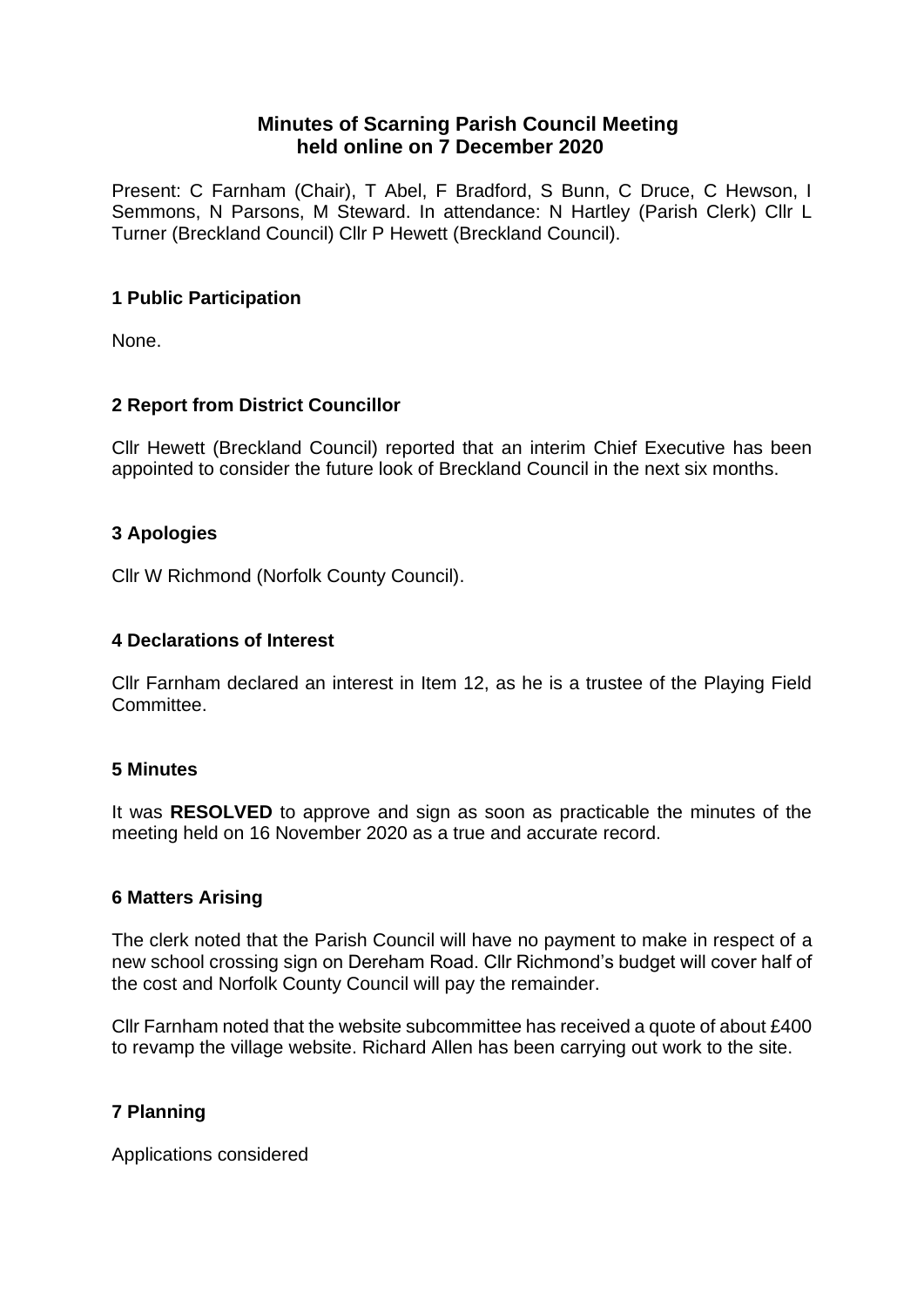Woodstock, Dereham Road 3PL/2020/1338/HO Retrospective permission for garage conversion to annexe, proposed extension to front of annexe No objection

Brambly Hedge, Shipdham Lane 3PL/2020/1351/HOU Rear extension, two storey side extension to both sides (one to include an annex) general alterations and the state of the state of the state of the state of the state of the state of the state of the state of the state of the state of the state of the state of the state of the state of the state of the

Willow Pond Farm, Church Farm Lane 3PL/2020/1355/HOU Single storey side extension to form a garage No objection

### **8 Finance**

8.1 The following payments were made in accordance with the Budget:-

Chq 102228 NGF Play Ltd, replacement Outdoor Fitness equipment sign, £294

- 102229 GW Shelter Solutions, replacement panels Dereham Road bus shelter (eastbound), £215.83
- 102230 GW Shelter Solutions, installation of Dereham Road/Chestnut Road bus shelter under Parish Partnership Scheme, £6,277.20
- 102231 Realise Futures, purchase of bench for Water Meadows, £771.29
- 102232 HMRC, clerk's PAYE, £167.40
- 102233 David Bracey, safety report Blackthorn Drive play area, £120
- 102234 Fenland Leisure Products Ltd, safety surfacing at Ted Ellis play area, £2,784
- 8.2 The following payment was noted as being received

Norfolk County Council, contribution to new bus shelter at Dereham Road-Chestnut Road under Parish Partnership scheme, £2,615.50

#### **9 Clerk's Report**

The clerk noted that the football goals at the Blackthorn Drive play area have been relocated. A decision is awaited regarding the Council's application for match funding for a new fence and gates at the play area. Lucy's Meadow has been cut and cleared. A new surfacing has been laid at the Ted Ellis play area. The new bench and litter bin will be installed shortly. The New Inn lay-by litter bin has been moved to a more prominent position near the pavement. A new Parish Council noticeboard has been erected near the entrance to the school. The solar light will be installed shortly next to the Dereham Road/Black Horse Close bus shelter.

#### **10 Scarning Beacon Newsletter**

Cllr Farnham noted that there had been some additions to the subscriber list and that he was seeking to attract advertisers.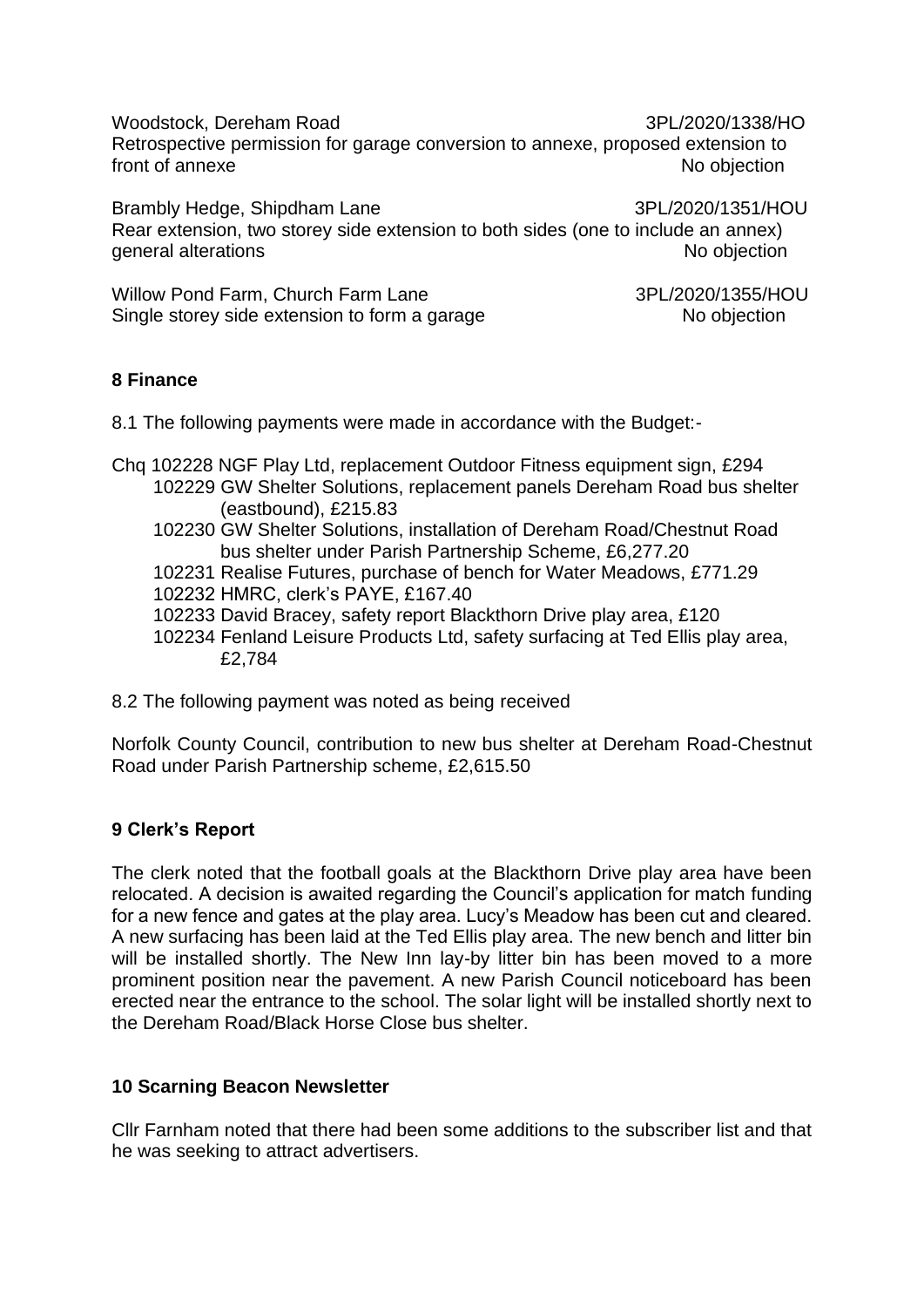### **11 School Parking**

The Council considered a request regarding parking outside Scarning School on the double yellow lines. It was **RESOLVED** to ask the Police to make an informal visit at dropping off and/or collection times.

### **12 Scarning Playing Field Committee**

The Playing Field Committee requested £486.65 for repairs to the swings. It was **RESOLVED** to make the payment.

It was **RESOLVED** to install an Outdoor Table Tennis table on the Playing Field.

### **13 Safety Report (Blackthorn Drive Play Area)**

The annual safety report noted some low to medium risk works to be carried out. Norfolk Games and Frames has been asked to carry out the necessary works in accordance with the report.

The self weighted rower was broken beyond repair. The cost of a new rower is £2,361. It was **RESOLVED** to purchase a replacement rower.

#### **14 Beacon (Dereham Road lay-by)**

It was noted that the Beacon in the Dereham Road lay-by is rotten at the base. Cllrs Farnham and Abel will take up the Beacon and store.

#### **15 Draft Budget 2021/22**

The Council considered its draft Budget for 2021/22. £2,000 was added in respect of play equipment at the Water Meadows, increasing the total Budget to £38,000. A final decision on the Budget and Precept will be taken at the January 2021 meeting.

#### **16 Flower Boxes**

It was **RESOLVED** to white stain the flower boxes at either end of the village. Cllr Parsons volunteered to carry out the work.

#### **17 Highway Surveyors Land – Podmore Lane**

Cllr Abel noted that he had been asked if the Highway Surveyors Land at Podmore Lane was for sale. The clerk will write to the Charity Commission.